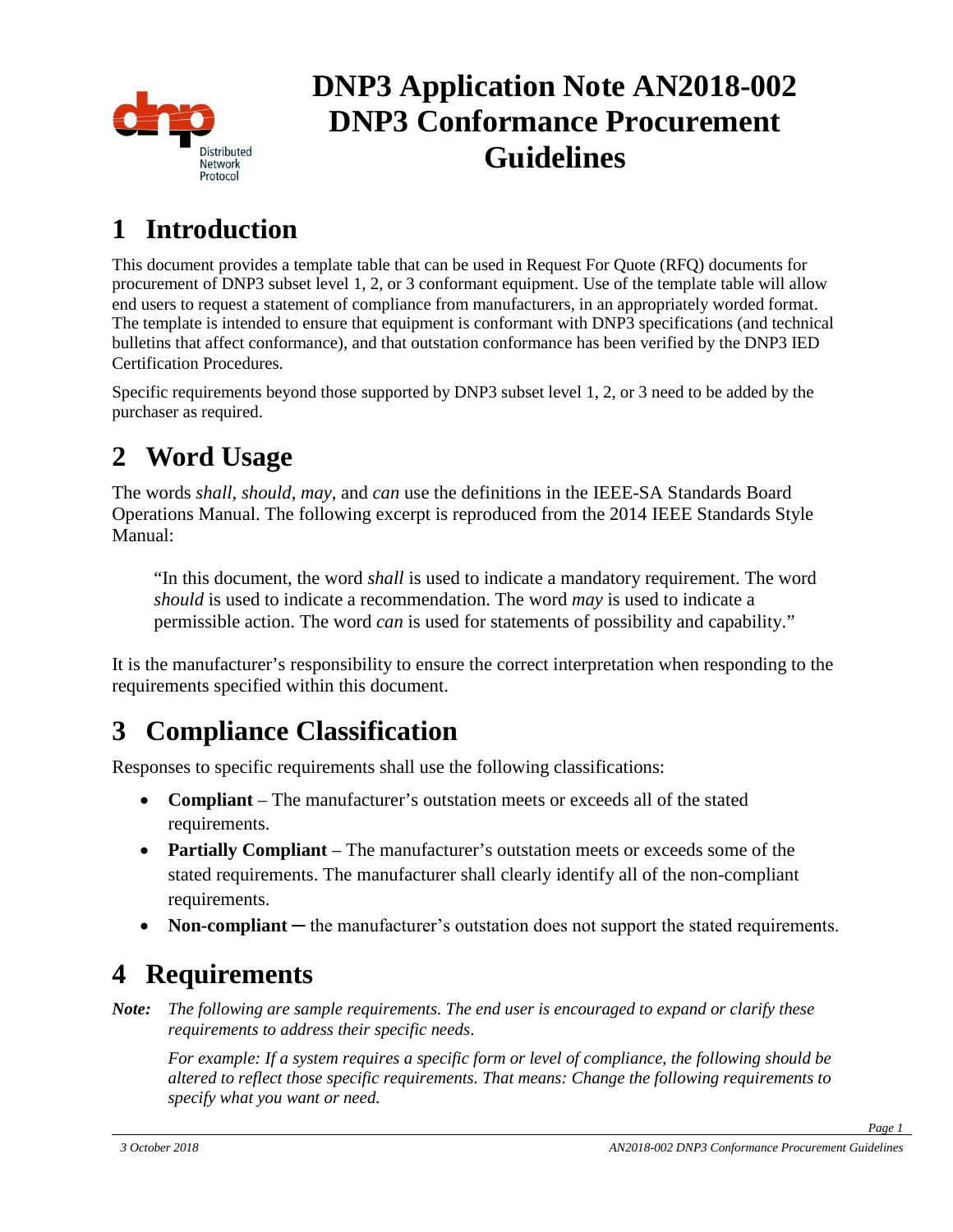*The following is a suggestion for specifying the latest versions of DNP3 implementation and how the offered system is to remain current as revisions are released up to the time of delivery of the equipment.*

The documents referenced in the following table are those published at the time of delivery.

The purchaser reserves the right to require that the supplier implement revisions to the DNP3 specifications that occur prior to provision of the system as follows:

- New IEEE Std 1815 versions should be implemented within 12 months of the publication date and shall be implemented within 24 months of the publication date.
- Revisions to the Device Profile template should be implemented within 12 months of the publication date and shall be implemented within 24 months of the publication date.
- Revisions to the IED certification procedures should be applied within 12 months of the publication date and shall be applied within 24 months of the publication date. Technical bulletins, applicable to the IED certification procedures, published by the DNP Users Group should be adopted within 24 months.
- IED Certification Procedures test results that are more than 24 months older than the publication date of the latest revision of the IED Certification Procedures or applicable technical bulletins shall be retested according to the latest procedure.

| <b>Requirement</b>                                                                                                                                                                                   | <b>Compliance</b> | Comment |
|------------------------------------------------------------------------------------------------------------------------------------------------------------------------------------------------------|-------------------|---------|
| The DNP3 implementation shall comply<br>with the latest version of IEEE Std 1815™.                                                                                                                   |                   |         |
| The manufacturer shall provide an XML<br>Device Profile using the latest template<br>published by the DNP Users Group.                                                                               |                   |         |
| Purchasers may optionally require that<br>the offered devices or system shall meet<br>the requirements of a DNP3 Device<br>Profile supplied by the purchaser, as<br>described in the following text: |                   |         |
| The equipment shall provide the specific<br>functionality identified in the attached<br><b>DNP3</b> Device Profile.                                                                                  |                   |         |

#### **Where the requested system includes DNP3 outstations, purchasers shall include the following requirements:**

| A representative sample of the outstation<br>shall have been tested for conformance to |  |
|----------------------------------------------------------------------------------------|--|
| DNP3 using the latest DNP3 IED                                                         |  |
| Certification Procedure published by the                                               |  |
| <b>DNP Users Group.</b>                                                                |  |